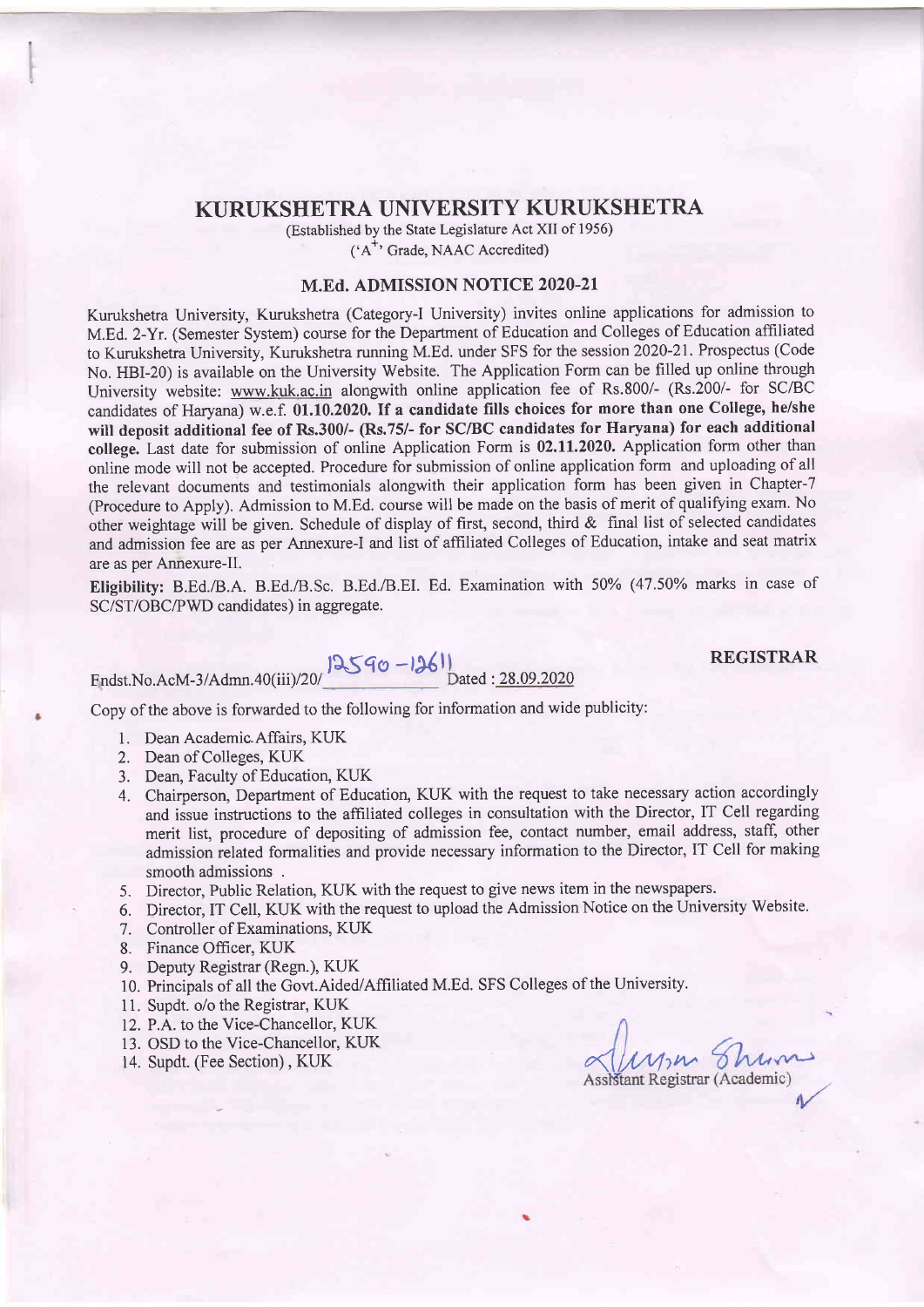#### Annexure-I

#### ADMISSION SCHEDULE FOR M.ED. 2 YR. COURSE

First, Second, Third and Final lists of M.Ed.2Yr. course will be displayed as per the following schedule:

| List                                                           | Display of merit list    | <b>Fee/dues Deposited</b><br>upto |  |  |  |  |  |
|----------------------------------------------------------------|--------------------------|-----------------------------------|--|--|--|--|--|
| <b>First List</b>                                              | 10.11.2020 at 10.00 hrs. | 16.11.2020                        |  |  |  |  |  |
| Second List (if seats remain vacant)                           | 18.11.2020 at 10.00 hrs. | 20.11.2020                        |  |  |  |  |  |
| Third List (if seats remain vacant)                            | 23.11.2020 at 10.00 hrs. | 25.11.2020                        |  |  |  |  |  |
| Final List (if seats remain vacant)                            | 02.12.2020 at 10.00 hrs. | 04.12.2020                        |  |  |  |  |  |
| Commencement of Online/Offline classes will be from 26.11.2020 |                          |                                   |  |  |  |  |  |

AdditionaUSupernumerary Seats :All additional/supemumerary seats, if any, will be filled up on the day of Final list.

- Note: L Admission fee of Rs.17,670/- per annum as per details given in Chapter-5 of Hand Book of Information (HBI-20) for the Department of Education, Kurukshetra University, Kurushketra will be deposited by the candidate at the time of admission through online mode.
	- 2. Admission fee of Rs. 48,090/- per annum for the affiliated Colleges of Education will be deposited by the candidate at the time of admission in the College(s) of his/her choice as per instructions to be issued by the concerned college.
	- 3. Verification of documents will be done by the respective Dept./College on physical opening of Campus/College.

Online application forms for the above courses are invited for participating in the Final List as per instructions/ guidelines already given in Chapter-  $6 & 7$  of HBI-20 is as under :

| Sr. No. | <b>Particulars</b>                                                   | <b>Dates</b> |  |  |
|---------|----------------------------------------------------------------------|--------------|--|--|
|         | Submission of online Application Form for participating in the Final | 27.11.2020   |  |  |
|         | List of the above courses will commence from                         |              |  |  |
|         | Last date for submission of online Application Form for the above    | 30.11.2020   |  |  |
|         | courses                                                              |              |  |  |

Interested candidates are advised to visit University website : www.kuk.ac.in and admission portal : https://kukadmissions.in.

#### SCHEDULE OF DATES FOR ADMISSION (WITH OR WITHOUT LATE FEE)

Schedule of Dates for Admission will be observed as under :

#### (1) For M.Ed 2 Yr. Course :

|                                                                                               | Normal admission                    | 10.11.2020 to 04.12.2020 |  |  |  |  |
|-----------------------------------------------------------------------------------------------|-------------------------------------|--------------------------|--|--|--|--|
| (ii)                                                                                          | Admission with late fee of Rs.500/- | 07.12.2020 to 10.12.2020 |  |  |  |  |
| (iii) Last cut off date for admission is 10.12.2020 and no admission will be made thereafter. |                                     |                          |  |  |  |  |

Note : The University can change the important dates and schedule of display of merit list etc. due to CQVID-l9 Pandemic without any prior notice. The changed schedule, if any, will be notified separately. The changed schedule will be uploaded on the University Website. The candidates are requested to remain in touch with the University Website regularly.